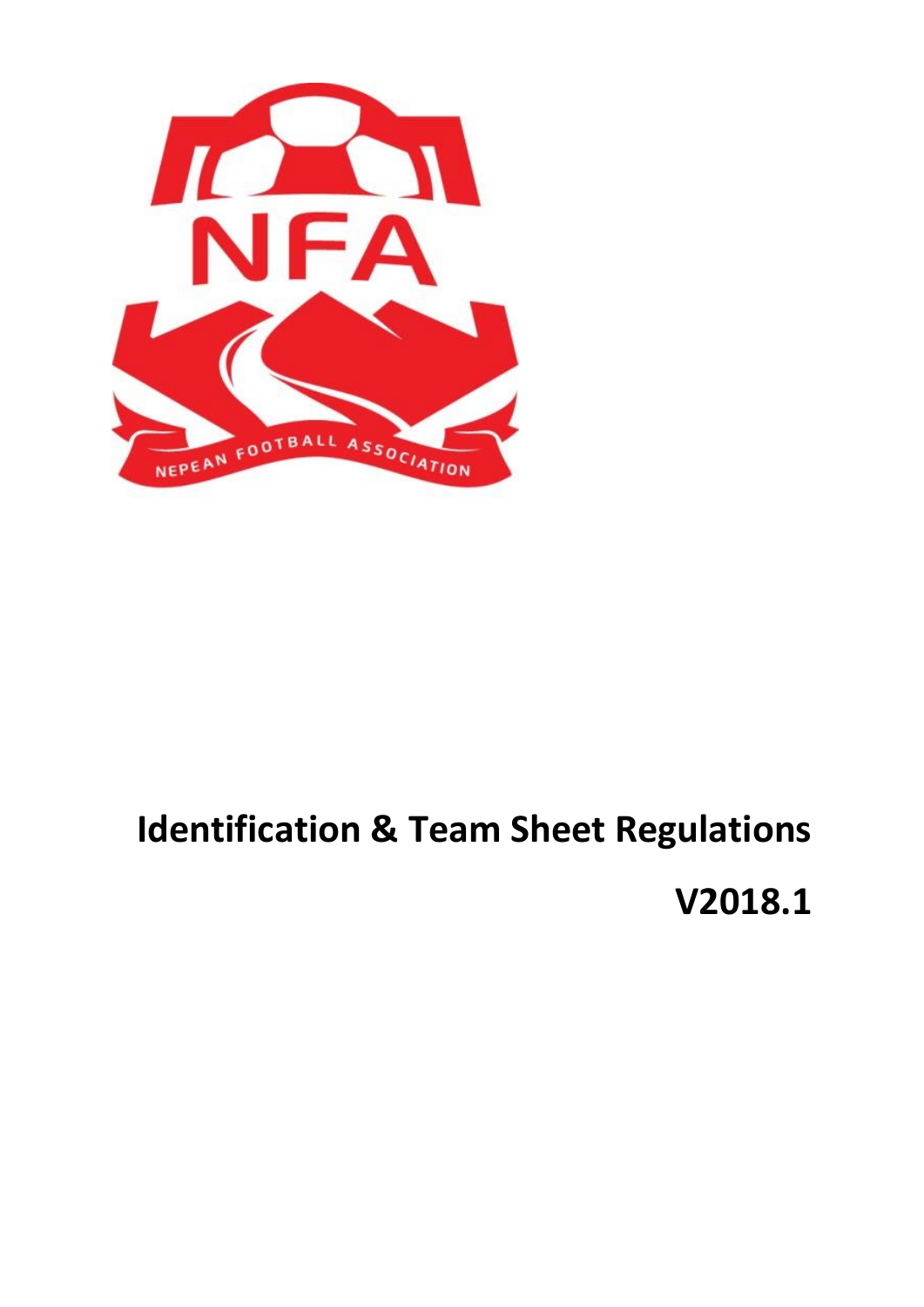### **Revision Table:**

| VERSION # | <b>DATE</b>     | <b>VERSION &amp; NOTES</b>                                                                                                                                                         |
|-----------|-----------------|------------------------------------------------------------------------------------------------------------------------------------------------------------------------------------|
| V2017.1   | 13FEB17         | TITLE & DATE UPDATED - NO CHANGES FROM<br>2016.1                                                                                                                                   |
| V2018.1   | 14DEC17 (DRAFT) | CHANGES TO 1.1.I.IV CLARIFICATION REGARDING<br>PLAYERS ID PROCESS WHEN ARRIVING AFTER 1/2<br>TIME.<br>1.1.L CLARIFICATION REGARDING NON COMP<br>FIXTURES RESULTING FROM A FORFEIT. |
|           |                 |                                                                                                                                                                                    |

## **CONTENTS**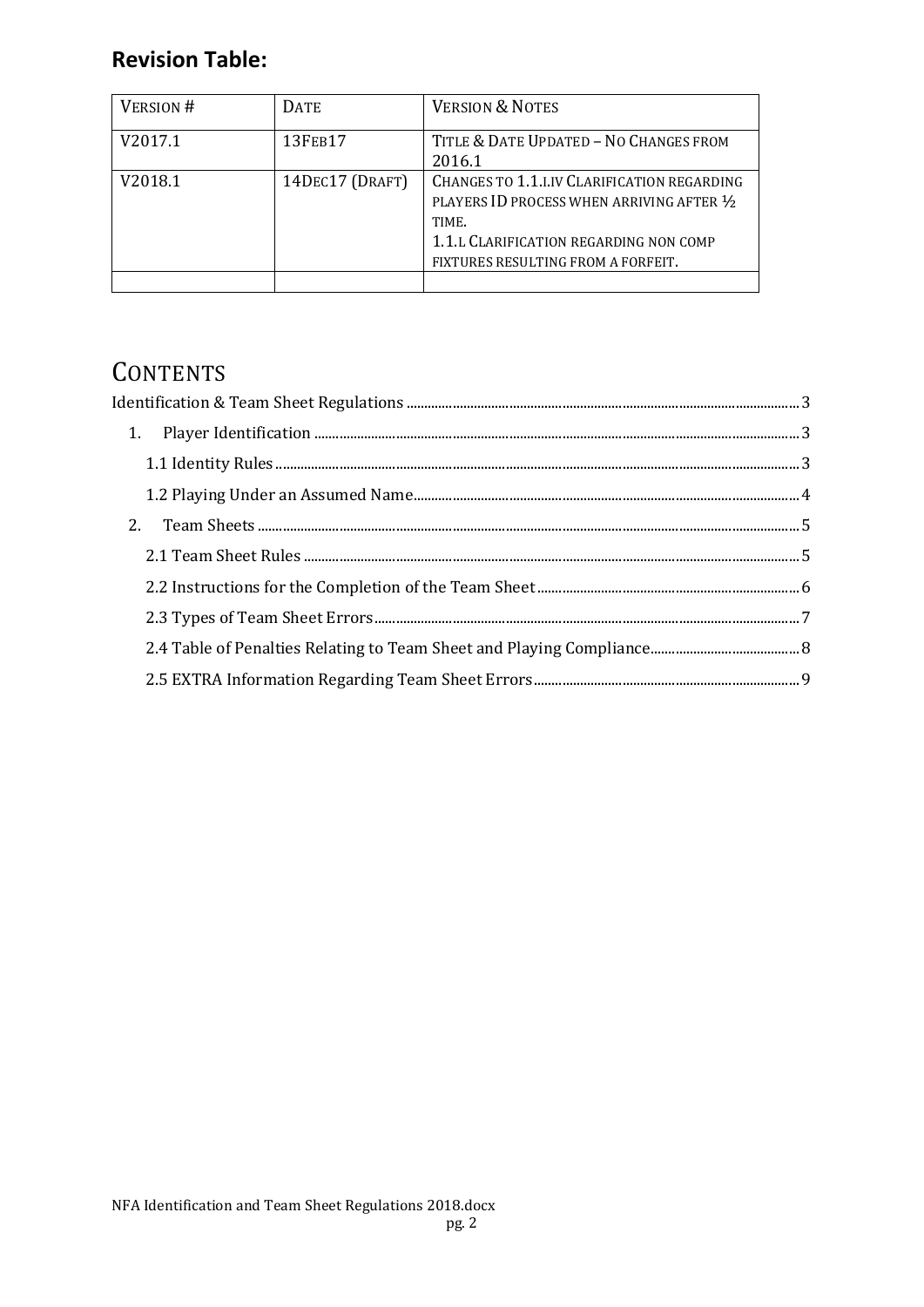## <span id="page-2-0"></span>IDENTIFICATION & TEAM SHEET REGULATIONS

#### <span id="page-2-2"></span><span id="page-2-1"></span>1. PLAYER IDENTIFICATION

#### *1.1 IDENTITY RULES*

- a. All games shall be played using identification cards issued by the Association to players and club officials to validate the player's eligibility.
- b. The association shall produce an Identity card each season for players and team officials. An ID card is not valid unless it is the current association ID card.
- c. ID cards shall not be accepted with any alterations whatsoever.
- d. It shall be the responsibility of team managers to inspect their opposition's ID cards against the team sheet, and players, prior to the match, and sign the team sheet to indicate the opposition's team ID cards have been sighted
- e. Failure to check ID cards, as in the preceding paragraph, may incur a fine.
- f. No protests shall be accepted regarding player eligibility if ID cards are not checked prior to the player taking the field.
- g. The team manager or coach may make a request for a further identity check at any time prior to the completion of the match.
- h. Failure by the opposition to provide the ID card and identify the player must be notified to the General Manager or designated person within 48 hours of the completion of the match and may be subject to disciplinary action.
- i. No player shall take the field of play unless:
	- i. The player's ID card is present at the game;
	- ii. The player's ID card has been checked by the manager or official from the opposing team; and
	- iii. All information has been entered on the team sheet.
	- iv. A player's ID must be checked and processed before they take the field. This may be carried out prior to kick off and again at half time for late arriving players.
	- v. Late arrivals must wait until the ID check has been carried out at half time before they take the field.
	- vi. Players arriving after half time are not able to satisfy these regulations and are therefore not permitted to take the field of play.
	- j. If a team fails to produce their ID cards prior to the match:
		- i.The offending team shall be deemed to have forfeited the match; and
		- ii.The opposing team shall be credited a Win on forfeit (result shall be recorded as a 3- 0 win).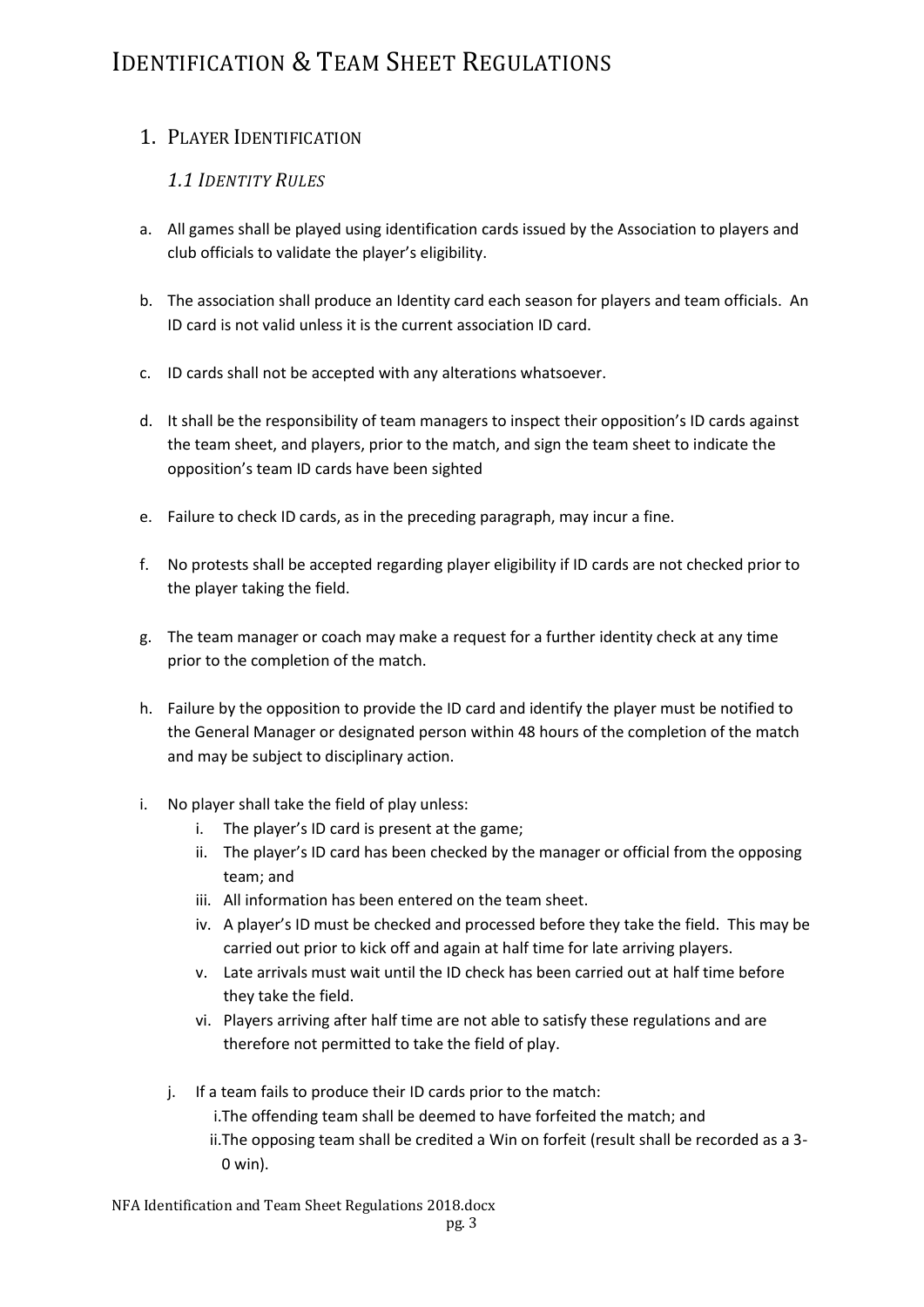- k. When ID cards are not available prior to the match, teams are not permitted to play the game as a competition game. A fine for both teams may be imposed for non-compliance with this rule.
- l. Teams wishing to play a non competition fixture in place of a forfeited match, must seek a sanction from the Competition Manager before taking part in any friendly fixtures.

#### *1.2 PLAYING UNDER AN ASSUMED NAME*

- <span id="page-3-0"></span>a. Any player found guilty of playing under an assumed name, shall:
	- i. Be suspended for a (minimum) period of twelve months;
	- ii. Incur a fine as indicated in the section of the by-laws relating to fines; and
	- iii. The team shall lose any points gained from the games in which the player participated. Points will be awarded to the opposition team, with a maximum of three (3) points per game being awarded to the opposing team. (Move to Team Sheet rules)
- b. Any team manager or coach found guilty of playing a player under an assumed name shall be suspended from all football activities for a period of not less than twelve months.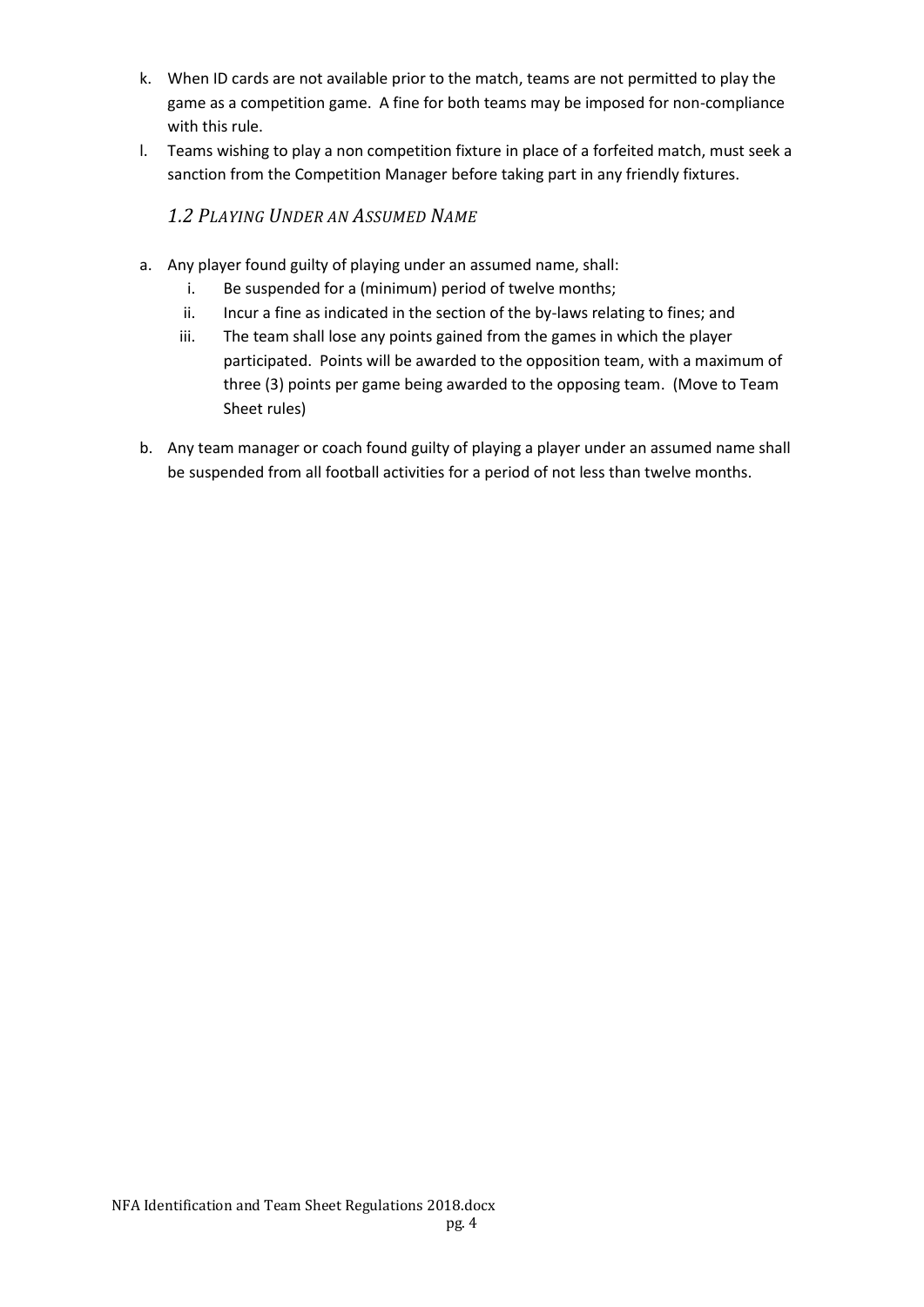#### <span id="page-4-1"></span><span id="page-4-0"></span>2. TEAM SHEETS

#### *2.1 TEAM SHEET RULES*

- a. Team sheets for all competition and U11 games will be generated by clubs using the competition program facilities made available to them by the Nepean FA.
- b. The home club shall be responsible for all team sheets of all their team's games.
- c. The team sheet will list all of the eligible players for the team.
	- i. Players whose names have been hand written onto the team sheet will be scrutinised. If they are found to be ineligible players, the club will incur a fine and the team will incur a loss of points.
- d. The home club is responsible for the organisation of team sheet distribution and collection from their teams and the timely delivery of team sheets, in accordance with the rules, to the Association's office
- e. The name of the ground official is to be printed on the team sheet in the space provided prior to the start of the game.
- f. The team sheet must be completed and handed to the referee prior to the scheduled kick off time.
- g. No alterations to the team sheet are allowed after the game has commenced except to carry out half time ID check of the arrival of late players.
- h. Either team representative may inspect the team sheet during the half time break of the game, upon request.
- i. The Marshal's from both teams shall print and sign their names on team sheets in the space provided.
- j. At the end of the match both teams are to sign the team sheet signifying that the score is correct. Signing of a team sheet at the end of a match is not an indication that either club participating will not protest the result or that the information contained on the sheet has been completed by the referee.
- k. It is the responsibility of the home team manager to return the completed team sheet to the home club.
- l. Team sheets for all matches must be delivered by the home club to the association's office no later than 7.00 pm on the Tuesday following the match. Delivery methods may be in person, posted or sent electronically to the association.
- m. In all instances where team sheets are sent electronically, the club is responsible for ensuring that the original team sheets arrive at the association office within seven days of the match.
- n. If a team sheet is not at the association office within 7 days of the match, the home team shall be fined and incur LOSS OF POINTS. In the event of multiple team sheets not arriving, the MC has the authority to limit the total fine.

NFA Identification and Team Sheet Regulations 2018.docx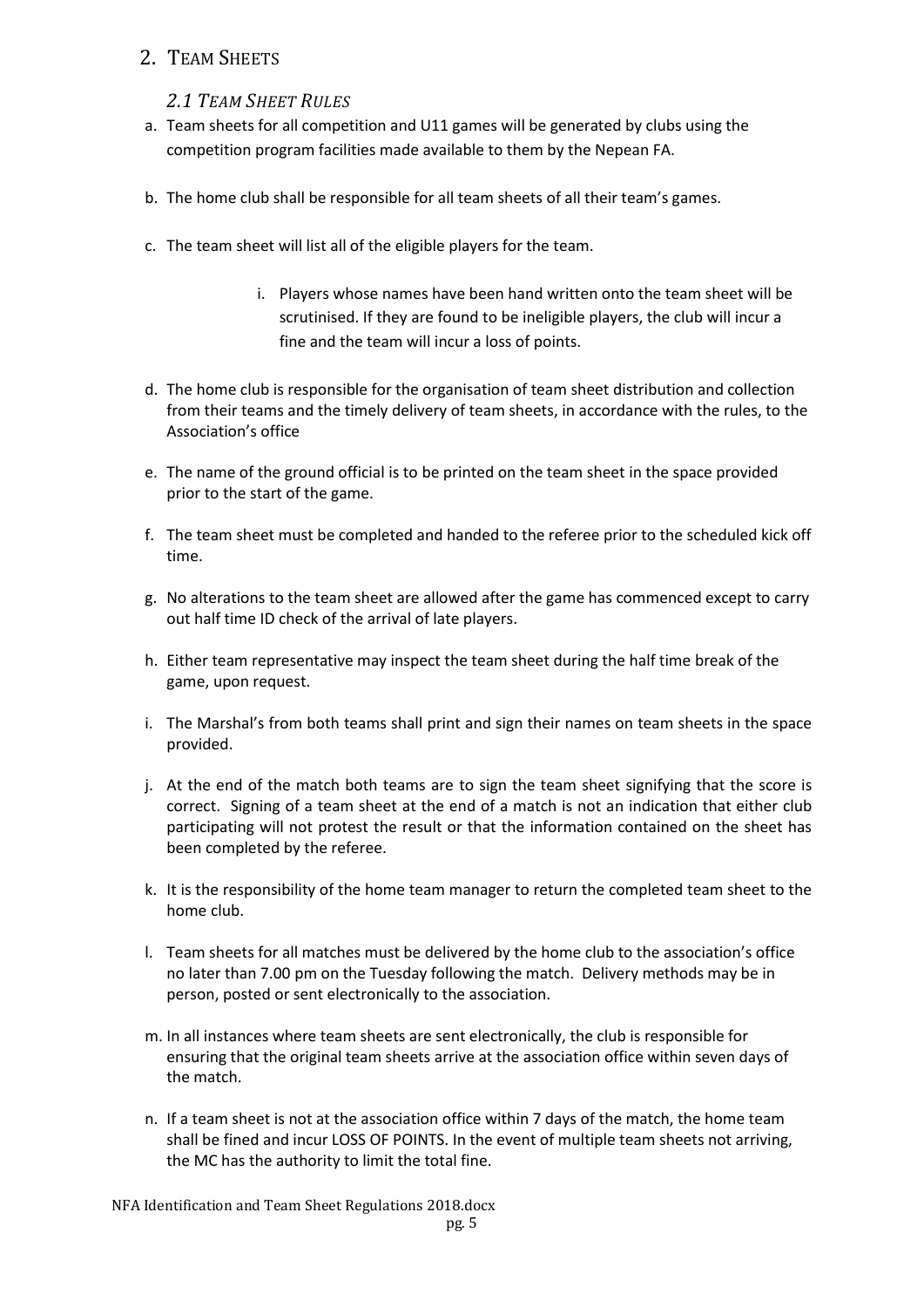#### <span id="page-5-0"></span>*2.2 INSTRUCTIONS FOR THE COMPLETION OF THE TEAM SHEET*

- a. Team sheets, generated by clubs from the facility provided by the Association are the only acceptable team sheets to be used at any NFA fixture.
- b. Failure by the home team to provide an acceptable team sheet will result in a forfeit win awarded to the away team.
- c. Do not use water soluble pen. If a sheet is judged to be illegible by the association team sheet scrutineer, the club shall incur a \$50 fine.
- d. Do not use lead pencil or correction tape or liquid. If either is used, the offending team will incur a fine and loss of points. A 3-0 win will be awarded to the opposition team. If both teams offend, both teams shall incur a fine, no score will be entered and neither team shall be awarded points
- e. In the team's relevant section of the team sheet the manager will:
	- i. Enter shirt numbers against a maximum of 16 players. In U11's this number is 14 players.
		- a. If shirt numbers are entered against more than 16 players, the  $17<sup>th</sup>$  and any subsequent players will be deemed to be ineligible players. This will incur a fine for each ineligible player and the loss of points for the game.
		- b. Players entered on the team sheet as upgraded players will be counted in the total number of players.
	- ii. If players are upgraded from another team, enter their details in the upgrade section of the team sheet and record the shirt number, player's name, registration number and team from which the player is being upgraded.
	- iii. The name of the registered team coach and manager will be printed on the team sheet in the space provided. In the event that either the registered coach and/or manager are not in attendance, the substitute coach and/or manager should print and sign their name in the space provided.
	- iv. Enter the team marshal name. The marshal is to sign in the space provided.
	- v. Both team managers must do this and allow reasonable and sufficient time for the opposition team manager to complete their tasks.
- f. Both managers need to inspect the identities of the opposition team and make certain the players listed are present; wearing the allocated shirt number and initial the team sheet next to each player that has been sighted.
- g. It is the responsibility of both managers to ensure that the opposition checks are done correctly and that the team sheet is completed accurately.
- h. Fines will be levied against any team that does not correctly complete the team sheet or check the opposition player correctly.
- i. In the event that a shirt number is recorded on the team sheet, for which there is no opposition managers initials to show that it is checked both teams will be fined for non compliance.
- j. If any mistakes are made in completing the team sheet the team manager may correct the mistake as soon as it becomes evident. Any corrections must be countersigned by both Managers.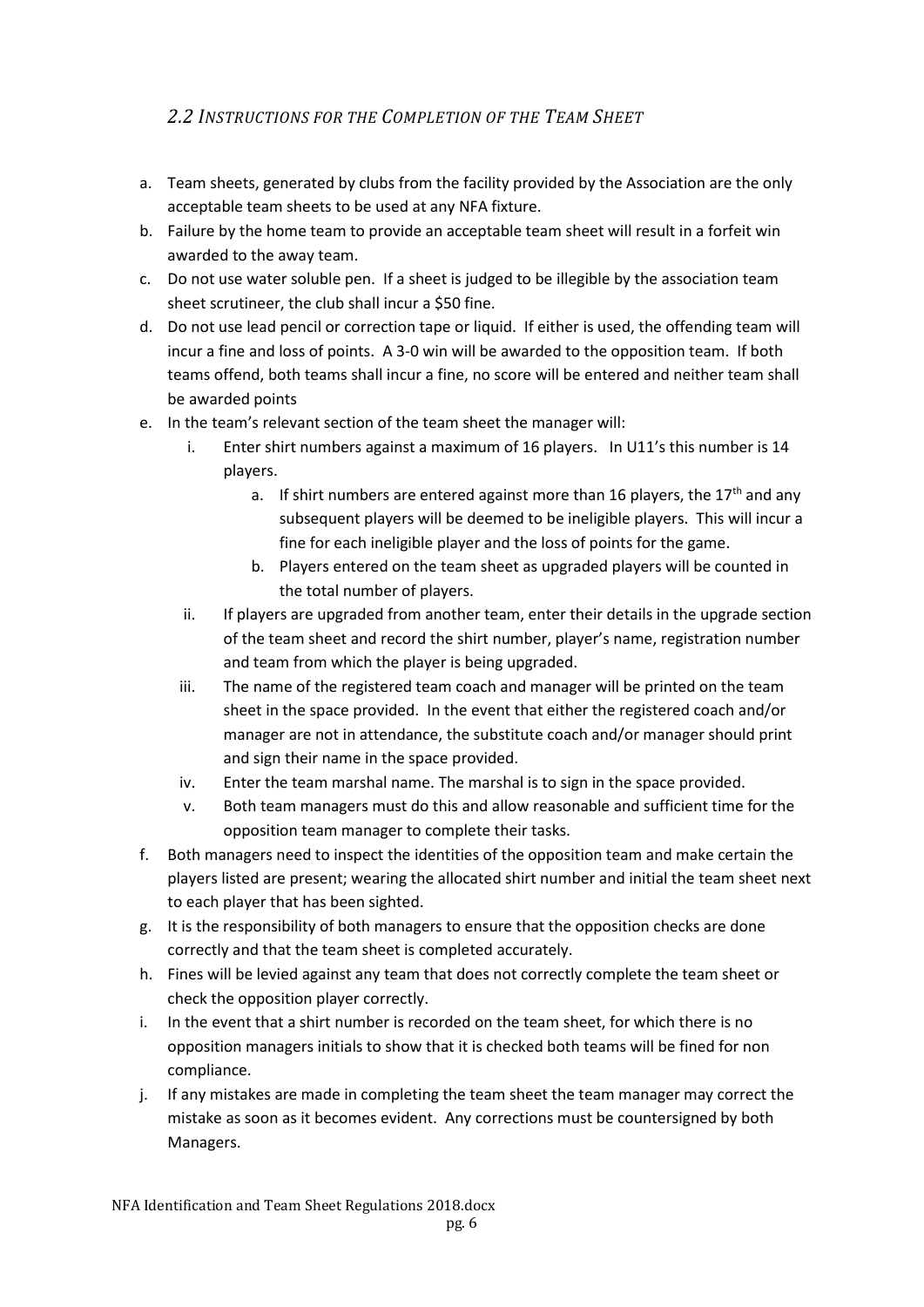#### <span id="page-6-0"></span>*2.3 TYPES OF TEAM SHEET ERRORS*

| If the marshal name is not clearly recorded                | Administration error fine                 |
|------------------------------------------------------------|-------------------------------------------|
| If the marshal has not signed team sheet                   | Administration error fine                 |
| If the score check is not signed                           | Administration error fine                 |
| If a players is listed in the upgrade players section of   | Administration error fine                 |
| the form with no shirt number                              |                                           |
| Incorrect player registration number                       | Administration error fine                 |
| Ineligible Player. The omission of an upgraded player's    | \$50 fine and loss of points              |
| registration number where the Player ID has not been       |                                           |
| confirmed by the opposition manager                        |                                           |
| Where a registration number is missing and the             | Both teams will receive a \$10 fine per   |
| opposing team manager has initialled the team sheet        | instance.                                 |
| stating that ID cards has been sighted                     |                                           |
| If the team from which a player is upgraded from is not    | Administration error fine                 |
| recorded                                                   |                                           |
| If a player is upgraded in breach of the upgrade rules     | Ineligible player fine and loss of points |
| If the total number of players with shirt numbers in the   | Ineligible player fine for each player    |
| player details section of the form plus the players in the | above 16 and loss of points               |
| upgrade section of the form exceed 16                      |                                           |
| If manager does not sign the form                          | Administration error fine                 |
| If a substitute team coach and/or manager does not         | Administration error fine                 |
| print & sign their name                                    |                                           |
| If the coach does not sign the team sheet                  | Administration error fine                 |
| Failure to initial player ID check                         | Administration error fine to both clubs   |
| Changing details on a team sheet after the game is         | Fine and loss of points to the offending  |
| completed without the agreement and counter-               | team.                                     |
| signature of the both team managers                        |                                           |
| Use of correction tape, correction fluid or pencil         | Fine and loss of points                   |
| Use of water soluble pen that renders a team sheet         | Fine and loss of points                   |
| detail illegible                                           |                                           |
| Playing an unregistered player                             | Fine and loss of points                   |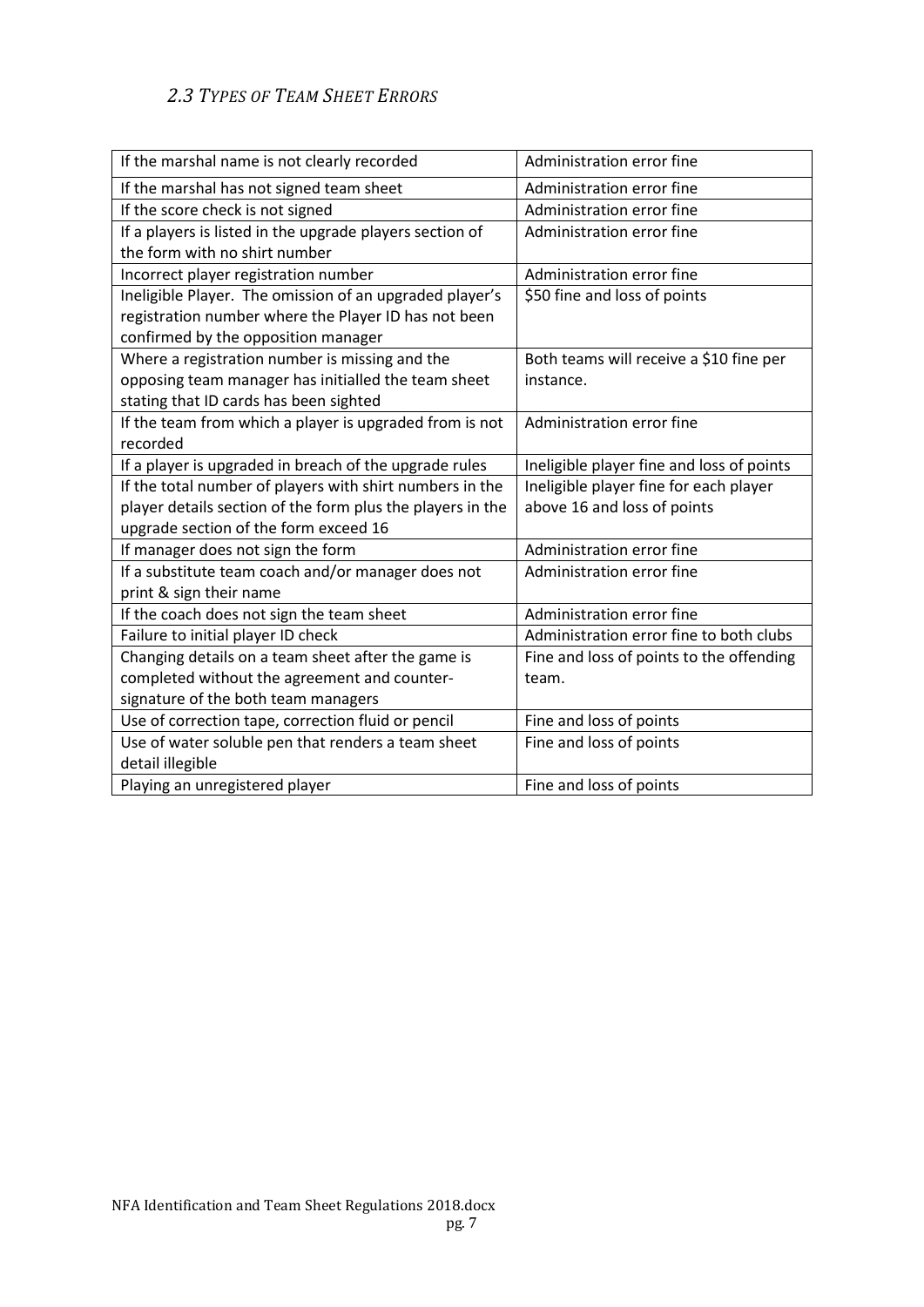<span id="page-7-0"></span>

| 1.  | Playing an unregistered or suspended player: Loss of Points and Fine \$200<br>Competition points will be awarded to opposition team                                                                                               |
|-----|-----------------------------------------------------------------------------------------------------------------------------------------------------------------------------------------------------------------------------------|
| 2.  | Playing an ineligible player - Loss of Points and Fine \$50<br>Competition points will be awarded to opposition team.                                                                                                             |
| 3.  | Any team forfeiting a game - Automatic Loss of Points plus Fine as set out here-under.<br>Any competition team forfeiting Fine \$100<br>Any non competition team forfeiting fine \$25                                             |
|     | Referees & Assistant Referees Fees: where applicable, will be paid by the forfeiting club. Due to<br>scheduling timing, referee fees may be applied irrespective of what period of notice was provided by<br>the club forfeiting. |
|     | Competition points will be awarded to opposition team in all cases where a team forfeits.                                                                                                                                         |
| 4.  | Team Sheet incorrectly filled in (Administration Error): Fine \$5 per error, maximum \$50 per team<br>sheet per club.                                                                                                             |
|     | The maximum penalty of \$50 applies only to administration errors only.                                                                                                                                                           |
| 5.  | Team Sheet not arriving at association office by Tuesday following game - Fine \$25 per team sheet.                                                                                                                               |
| 6.  | Original Team Sheet not arriving by 7 days following the game, Loss of Points to the home team and a<br>fine of \$100 per team sheet. Maximum Penalty per week \$1000.                                                            |
| 7.  | Team Sheets made illegible in any part due to the use of soluble ink pen or felt nib pen - Fine \$50                                                                                                                              |
| 8.  | Use of Liquid Paper, Correction Tape or Pencil on Team Sheets - Fine \$100 plus Loss of Points to<br>offending team (if they won).                                                                                                |
|     | Competition points will be awarded to opposition team.                                                                                                                                                                            |
|     | In the event of both teams offending, no score will be recorded and no points will be awarded.                                                                                                                                    |
| 9.  | Team sheet not noting "I.D. Cards not sighted" - Fine \$5                                                                                                                                                                         |
| 10. | Team sheet not signed and printed by a team marshal - Fine \$5                                                                                                                                                                    |
| 11. | The omission of players' registration numbers in the upgrade section shall be deemed to be due to<br>the card(s) not being available and will be treated as ineligible player.                                                    |
|     | If the opposing team manager has signed the team sheet stating that ID cards have been sighted, the<br>total fine shall be divided evenly between the two offending clubs.                                                        |
| 12. | There are sixteen name spaces on a team sheet. This is the maximum number of players eligible to<br>participate in a competition match. Any additional inclusions shall be ineligible and shall be dealt with<br>under point 2.   |